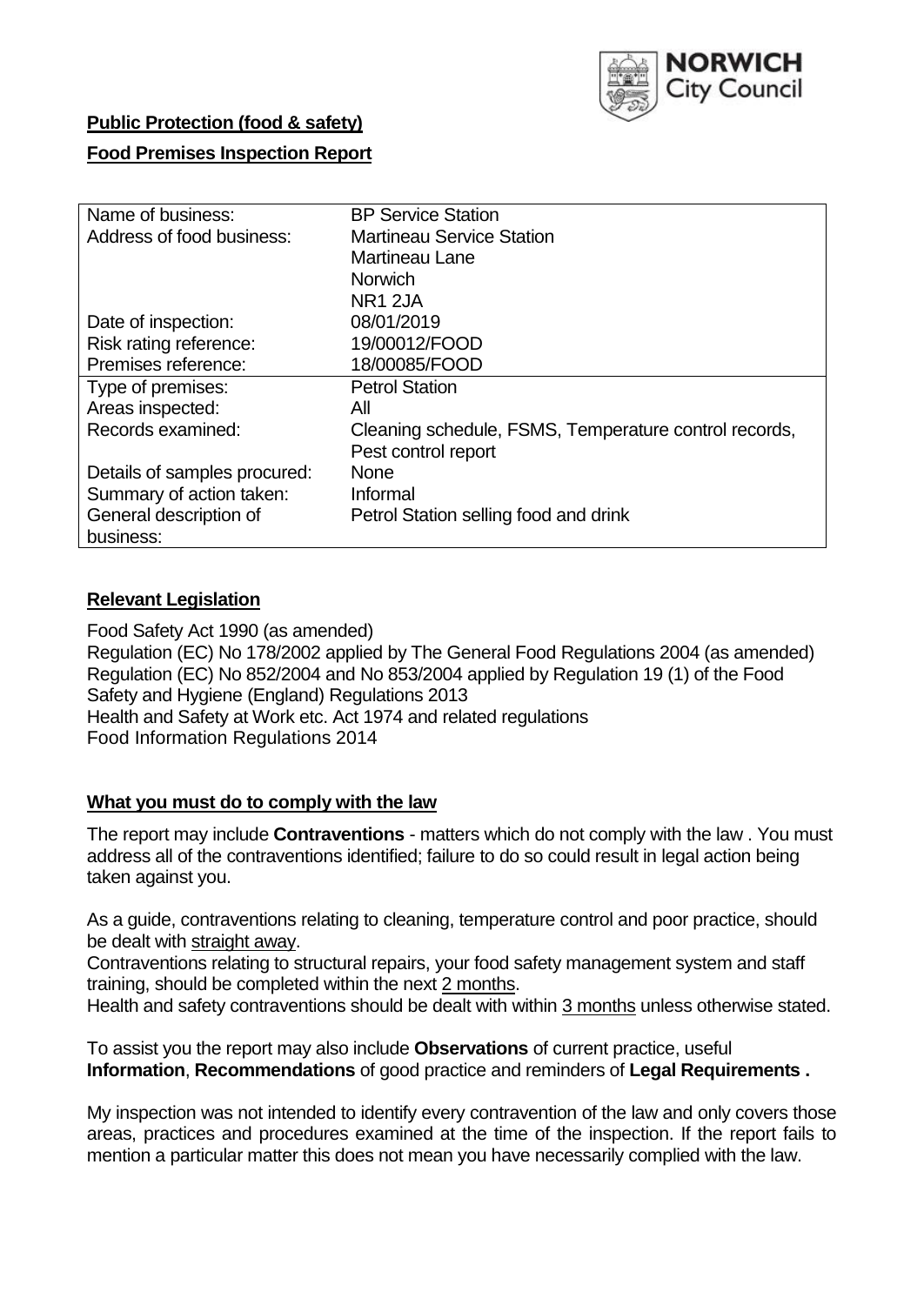# **FOOD SAFETY**

### **How we calculate your Food Hygiene Rating:**

The food safety section has been divided into the three areas which you are scored against for the hygiene rating: 1. food hygiene and safety procedures, 2. structural requirements and 3. confidence in management/control procedures. Each section begins with a summary of what was observed and the score you have been given. Details of how these scores combine to produce your overall food hygiene rating are shown in the table.

| <b>Compliance Area</b>                     |          |    |           | <b>You Score</b> |                |    |           |    |          |  |  |
|--------------------------------------------|----------|----|-----------|------------------|----------------|----|-----------|----|----------|--|--|
| Food Hygiene and Safety                    |          |    |           | $\Omega$         | 5              | 10 | 15        | 20 | 25       |  |  |
| <b>Structure and Cleaning</b>              |          |    | $\Omega$  | 5                | 10             | 15 | 20        | 25 |          |  |  |
| Confidence in management & control systems |          |    | $\Omega$  | 5                | 10             | 15 | 20        | 30 |          |  |  |
|                                            |          |    |           |                  |                |    |           |    |          |  |  |
| <b>Your Total score</b>                    | $0 - 15$ | 20 | $25 - 30$ |                  | $35 - 40$      |    | $45 - 50$ |    | > 50     |  |  |
| <b>Your Worst score</b>                    | 5        | 10 |           | 10               | 15             |    | 20        |    |          |  |  |
|                                            |          |    |           |                  |                |    |           |    |          |  |  |
| <b>Your Rating is</b>                      | 5        | 4  |           | 3                | $\overline{2}$ |    |           |    | $\Omega$ |  |  |

Your Food Hygiene Rating is 5 - a very good standard



# **1. Food Hygiene and Safety**

Food hygiene standards are high. You demonstrated a very good standard of compliance with legal requirements. You have safe food handling practices and procedures and all the necessary control measures to prevent cross-contamination are in place. Some minor contraventions require your attention. **(Score 5)**

### Hand-washing

**Contravention** Access to the wash hand basin was obstructed. This was corrected at the time of inspection.

### **2. Structure and Cleaning**

The structure facilities and standard of cleaning and maintenance are all of a good standard and only minor repairs and/or improvements are required. Pest control and waste disposal provisions are adequate. The minor contraventions require your attention. **(Score 5)**